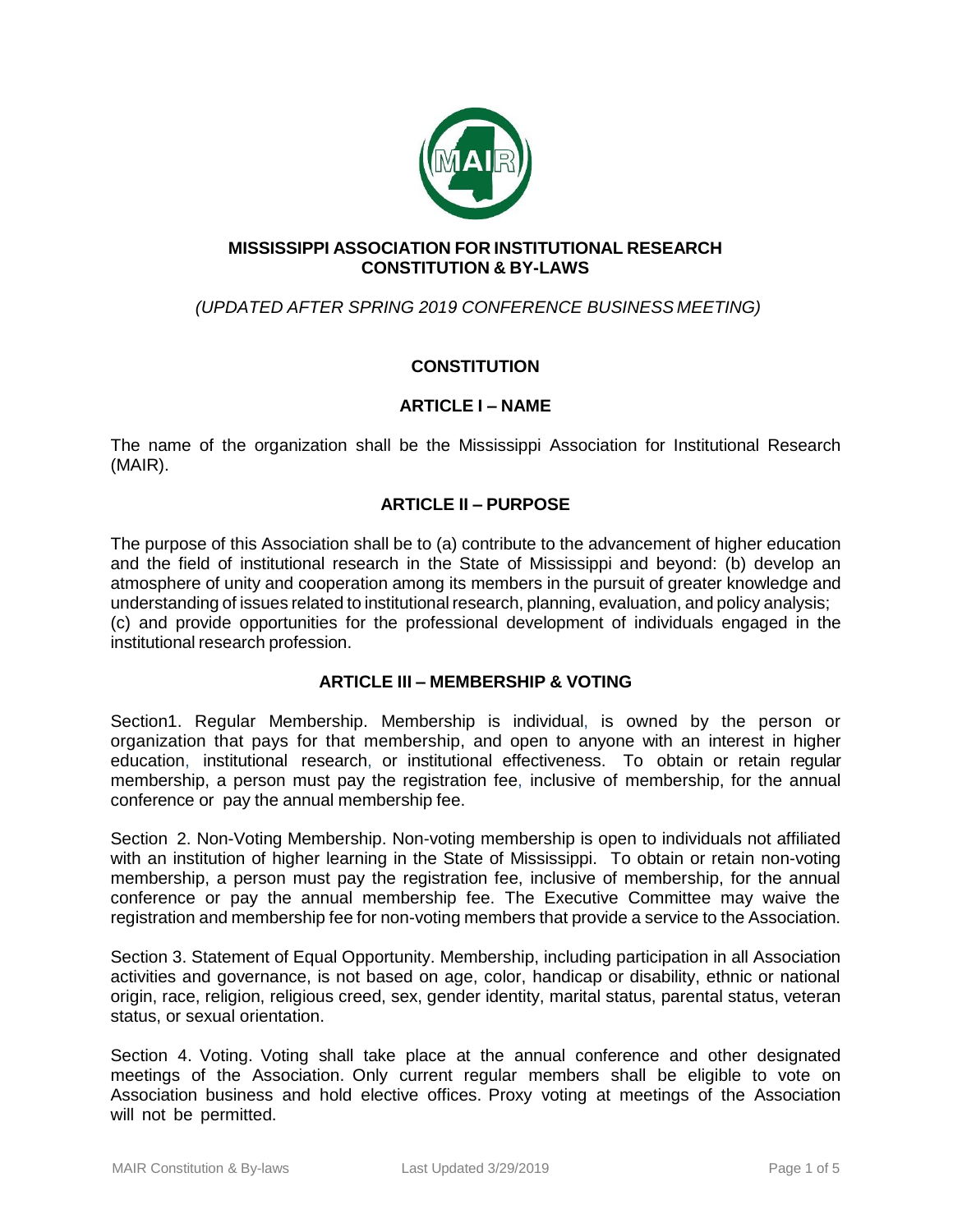### **ARTICLE IV – OFFICERS**

Section 1. Offices. The offices of the Association shall consist of President, A Vice-President (President-Elect), Treasurer, Secretary, Immediate Past President, Members-at-Large (2), and Web Master.

Section 2. President. The President shall be responsible for (a) presiding at all meetings of the Association and chairing the Executive Committee, (b) representing the Association with other professional and educational organizations, foundations, and governmental agencies, (c) conducting the annual conference of the Association and its business meeting, (d) appointing committee members unless otherwise stated in the Constitution and By-laws, (e) extending the membership of the Association, (f) chairing the Jim Nichols Service Award, Best Presentation Award, and Unsung Hero Award selection committee,

(g) formulating and implementing policies, establishing committees, and any other duties necessary to assist the Association in achieving its purpose, and (h) succeeding as Immediate Past President at the conclusion of his or her term as President.

Section 3. Vice President (President-Elect). The Vice-President shall be responsible for (a) planning the annual conference held the year of his or her presidency, (b) fulfilling the duties of the President in his or her absence, and (c) succeeding the President at the conclusion of his or her term as Vice-President.

Section 4. Treasurer. The Treasurer shall be responsible for (a) the receipt and disbursement of all funds of the Association and for the establishment and maintenance of appropriate records of all fiscal transactions, (b) collecting membership fees and conference registration fees, (c) ensuring that all expenditures have been approved by the President and properly incurred under the policies of the Association, (d) preparing the financial reports of the Association, (3) maintaining in conjunction with the secretary a list of the current membership of the Association, and (f) reconciling the financial records of the fiscal year prior to transferring responsibility to the newly elected Treasurer.

Section 5. Secretary. The Secretary shall be responsible for (a) keeping the minutes of business meetings and special meeting of the Executive Committee, (b) printing and distributing notices of the Association, including information about the annual conference and amendments to the Constitution and By-laws, and (c) maintaining the historical records of the Association.

Section 6. Immediate Past President. The Immediate Past President shall serve in an advisory capacity to the President as well as chair and convene the Nominating Committee. The Nominating Committee shall be four members with equal representation of two-year and four-year institutions, with the Past President counting as part of the representation.

Section 7. Members-at-Large. There will be two Members-at-Large. One will be a representative of a four-year college or university and the other will be a representative of a community or junior college. The duties will be to meet with the other officers to assist in planning the annual conference, to be responsible for vendor solicitation and selection, and to help with any other duties necessary for the association.

Section 8. Web Master. The Web Master shall be appointed by the President and is responsible for maintaining (a) a directory of members of the Association (list serve), (b) the web hosting and web updates (conference pictures and presentations) to the MAIR web site, and (c) relevant social media websites (Facebook, etc.) with information specific to MAIR promotion.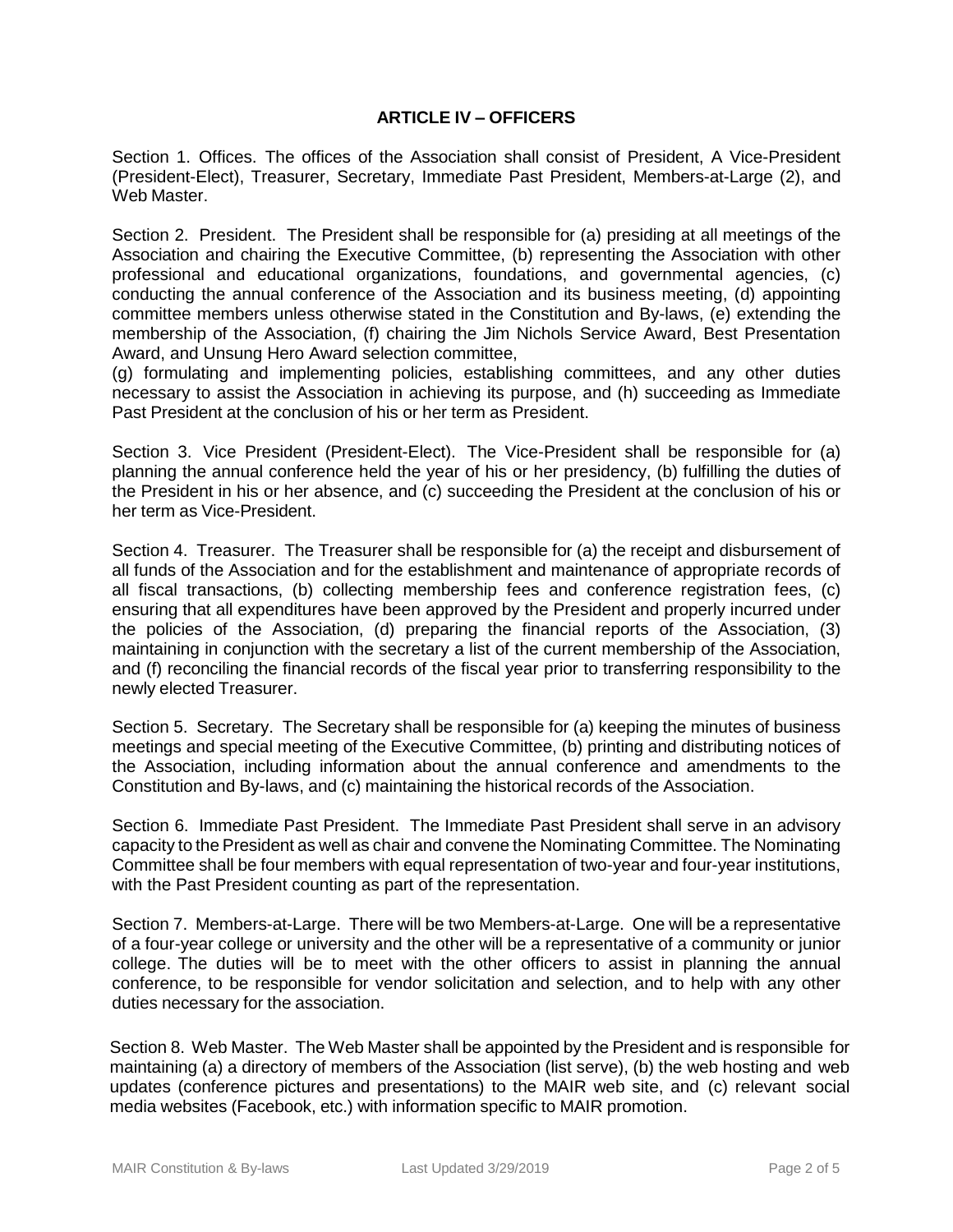Section 9. Terms of Office. The Vice-President shall be elected to a three-year term serving the first year as Vice-President, the second year as President, and the third year as Immediate Past President. The Vice-President nominee shall be required to have served in another MAIR officer position prior to the nomination. The Treasurer shall be elected to a two-year term and the Secretary shall be elected to a one-year term. The Vice President, Treasurer and Secretary positions shall be required to rotate between representatives of a four-year college or university and a community or junior college institution. The Members-at-Large shall be elected to a oneyear term. The Web Master shall be appointed to a two-year term by the President that can be served in consecutive cycles, held in conjunction with another officer position, and is excluded from the rotational requirements of other officer positions due to the technical requirements of the position. Newly elected officers shall assume their office at the close of the annual business meeting following the announcement of his or her election.

Section 10. Vacancies. The Executive Committee shall have the authority to fill a vacant term of office by appointment. If the elected President I unable to complete his or her term, the Vice President shall complete the year as President and serve as President the following year as specified in Article IV, Section 9. If the offices of President and Vice-President both become vacant, the Treasurer shall become President and complete the unexpired term. If any one of the Vice-President, Treasurer, Secretary, Members-at-Large, or Web Master positions become vacant, the Executive Committee may appoint a person to complete the year. If the Immediate Past President is unable to complete his or her term, the President shall become chair of the Nominating Committee. Any individual appointed to fill an unexpired term shall be eligible to succeed himself or herself and serve a full term as provided in the Constitution and By-laws.

# **ARTICLE V – EXECUTIVE COMMITTEE**

The Executive Committee shall be composed of the officers listed in Article IV, Section 1 which include the President, Vice-President (President-Elect), Treasurer, Secretary, Members-at-Large (2), and Immediate Past President. The Committee shall be chaired by the President and have the authority to conduct the general affairs of the Association and act on its behalf in accordance with the Constitution and By-laws. It shall also serve as an Audit Committee to assist and advise the Treasurer.

# **ARTICLE VI – ELECTIONS**

The Vice-President, Treasurer, and Secretary and the Members-at-Large (2) shall be elected by the membership of the Association. The President and Immediate Past President shall serve for terms as designated by Article IV, Section 9. Only current regular members shall be eligible to become officers. The Nominating committee, through due diligence, shall provide at least a double slate of candidates. If a double slate does not occur, then nominations will be solicited from the membership prior to voting. Officers shall be elected at the annual business meeting by receiving a majority vote of the regular members. Appointed officers serve at the discretion of the President and Executive Committee.

## **ARTICLE VII – AMENDMENTS**

The Constitution and By-laws may be amended at the annual business meeting of the Association. Proposed amendments will require a majority of those members present and voting for passage, provided that the proposed amendment has been submitted to the Secretary and circulated to the membership of the Association at least thirty (30) days before the annual meeting. If not provided in advance as stated above, the proposed amendment shall require a two-thirds majority vote for passage. Changes shall become effective immediately after approval or as stated in the changes.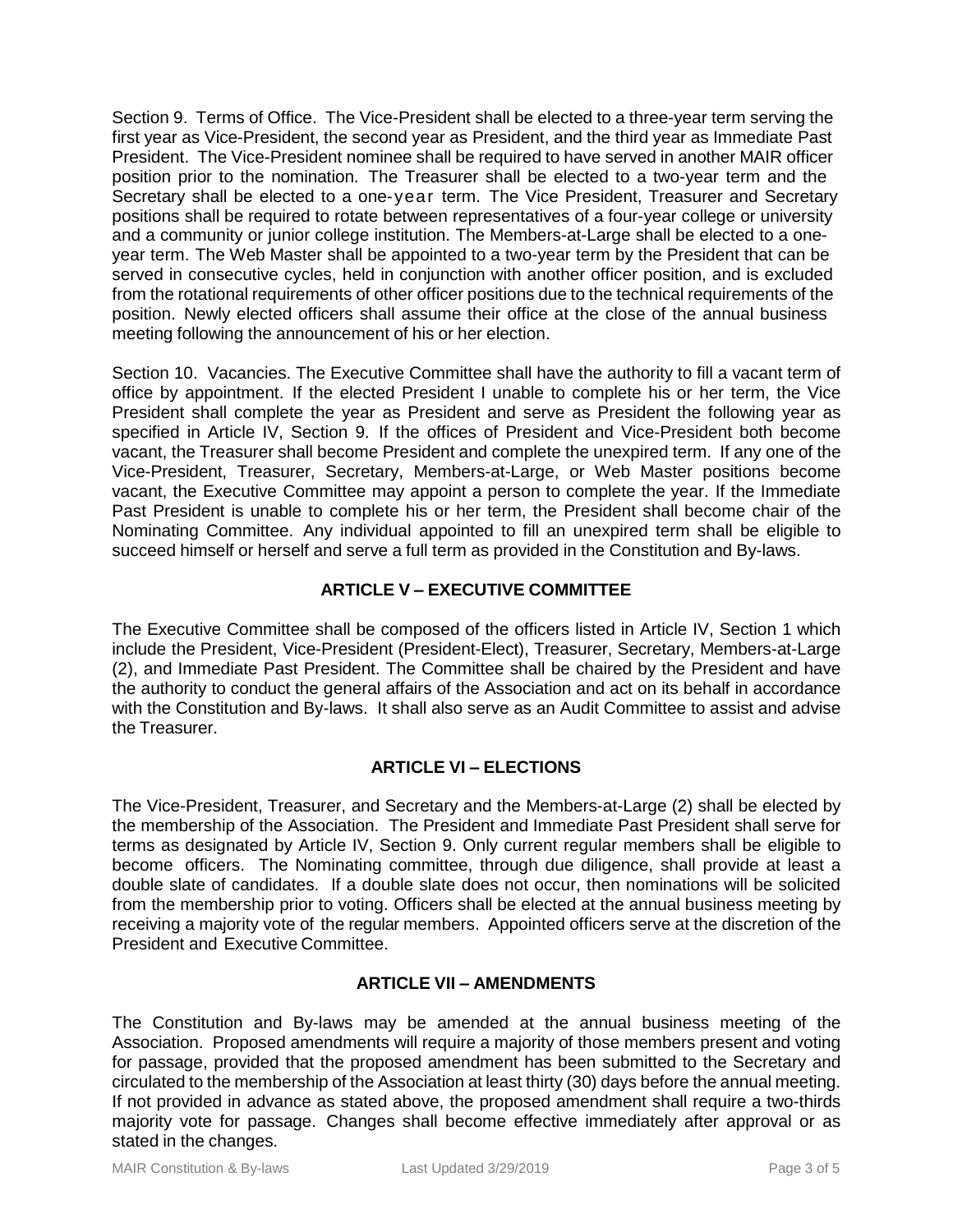#### **ARTICLE VIII – QUORUM**

Section 1. Quorum of Association Members. A quorum to conduct the business of the Association shall consist of fifteen (15) regular members of the Association.

Section 2. Quorum of Executive Committee. A quorum to conduct business of the Executive Committee shall consist of a majority of the Executive Committee members.

#### **ARTICLE IX – DISSOLUTION**

In the event of dissolution, the executive officers shall, after paying or making provision to pay all of the liabilities of the Association, distribute all of the assets of the Association to an organization or organizations with the same or similar purposes that qualify for exempt status as described in section 501(c)(3) of the Internal Revenue Service Code of 1986 or corresponding sections of any prior or subsequent Internal Revenue Code.

#### **BY-LAWS**

- Section 1. Meetings. The annual conference of the Association shall be held each year at a site and date determined by the Executive Committee. The annual business meeting of the Association shall be held in conjunction with the annual conference.
- Section 2. Fees. A registration fee shall be assessed to anyone who registers for the annual conference. This fee shall include an annual membership fee. A membership fee shall be assessed to anyone who does not pay the registration fee but wishes to become a member of the Association. The fee structure shall be established by the Executive Committee. The membership shall be notified thirty (30) days in advance of any changes in the fee structure.
- Section 3. Calendar. The fiscal year of the Association shall begin July 1 and end June 30.
- Section 4. Committees. (a) The President and/or Executive Committee may authorize the creation of ad hoc committees, task forces, or similar groups as it deems necessary to assist the Association in achieving its purposes. (b) The standing committees consist of the Nominating Committee, Audit Committee, and the Jim Nichols Service Award Committee. The Nominating Committee shall be chaired by the Immediate Past President and consist of three other regular members appointed by the President to prepare a slate of candidates for office. The Audit Committee shall consist of members of the Executive Committee and will assist and advise the Treasurer. The Jim Nichols Service Award Committee shall be chaired by the President and consist of two regular members with one from a two-year institution and one from a four-year institution. (c) Other committees may include, but not be limited to, a Program Committee and Professional Development Committee.
- Section 5. Jim Nichols Service Award. The Jim Nichols Service Award is the highest award presented to a current or former member of MAIR who has shown exemplary service and leadership to the organization.